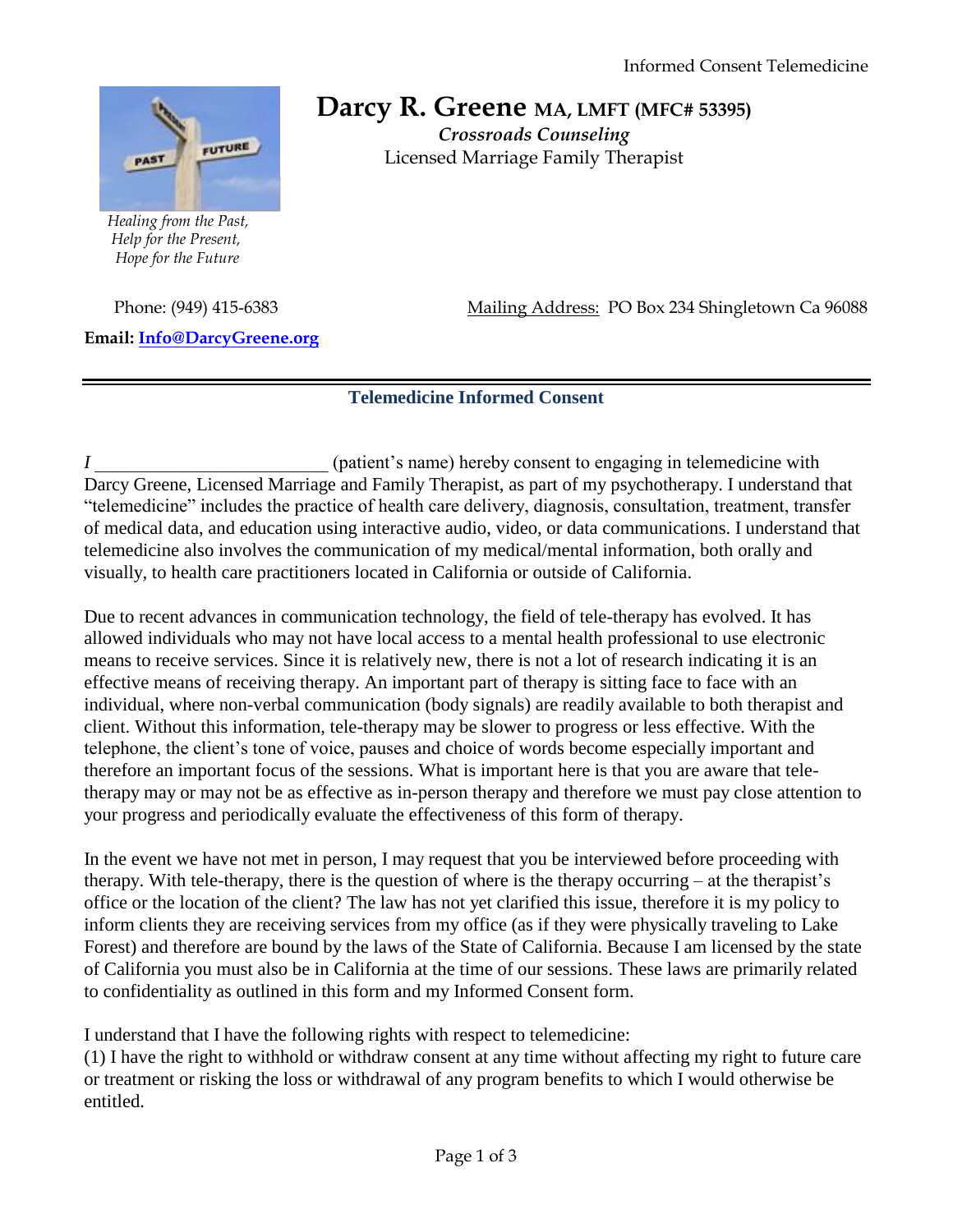(2) The laws that protect the confidentiality of my medical information also apply to telemedicine. As such, I understand that the information disclosed by me during the course of my therapy is generally confidential. However, there are both mandatory and permissive exceptions to confidentiality, including, but not limited to reporting child, elder, and dependent adult abuse; expressed threats of violence towards an ascertainable victim; and where I make my mental or emotional state an issue in a legal proceeding. I also understand that the dissemination of any personally identifiable images or information from the telemedicine interaction to researchers or other entities shall not occur without my written consent.

(3) I understand that there are risks and consequences from telemedicine, including, but not limited to, the possibility, despite reasonable efforts on the part of my psychotherapist, that: the transmission of my medical information could be disrupted or distorted by technical failures; the transmission of my medical information could be interrupted by unauthorized persons; and/or the electronic storage of my medical information could be accessed by unauthorized persons.

In addition, I understand that telemedicine based services and care may not be as complete as face-toface services. I also understand that if my psychotherapist believes I would be better served by another form of psychotherapeutic services (e.g. face-to-face services) I will be referred to a psychotherapist who can provide such services in my area. Finally, I understand that there are potential risks and benefits associated with any form of psychotherapy, and that despite my efforts and the efforts of my psychotherapist, my condition may not be improve, and in some cases may even get worse.

(4) I understand that I may benefit from telemedicine, but that results cannot be guaranteed or assured.

(5) I understand that I have a right to access my medical information and copies of medical records in accordance with California law.

(6) I understand I must be in the state of California to receive treatment via telemedicine from Darcy.

I have read and understand the information provided above as well as the information in Darcy's standard Informed Consent. I have discussed it with my psychotherapist, and all of my questions have been answered to my satisfaction.

I understand I must physically be located in California during my sessions

\_\_\_\_\_\_\_\_\_\_\_\_\_\_\_\_\_\_\_\_\_\_\_\_\_\_\_\_\_\_\_\_\_\_\_\_\_\_\_\_\_\_\_\_\_\_\_\_\_\_\_\_\_\_\_\_

\_\_\_\_\_\_\_\_\_\_\_\_\_\_\_\_\_\_\_\_\_\_\_\_\_\_\_\_\_\_\_\_\_\_\_\_\_\_\_\_\_\_\_\_\_\_\_\_\_\_\_\_\_\_\_\_

I declare I am/will be located in California during my sessions